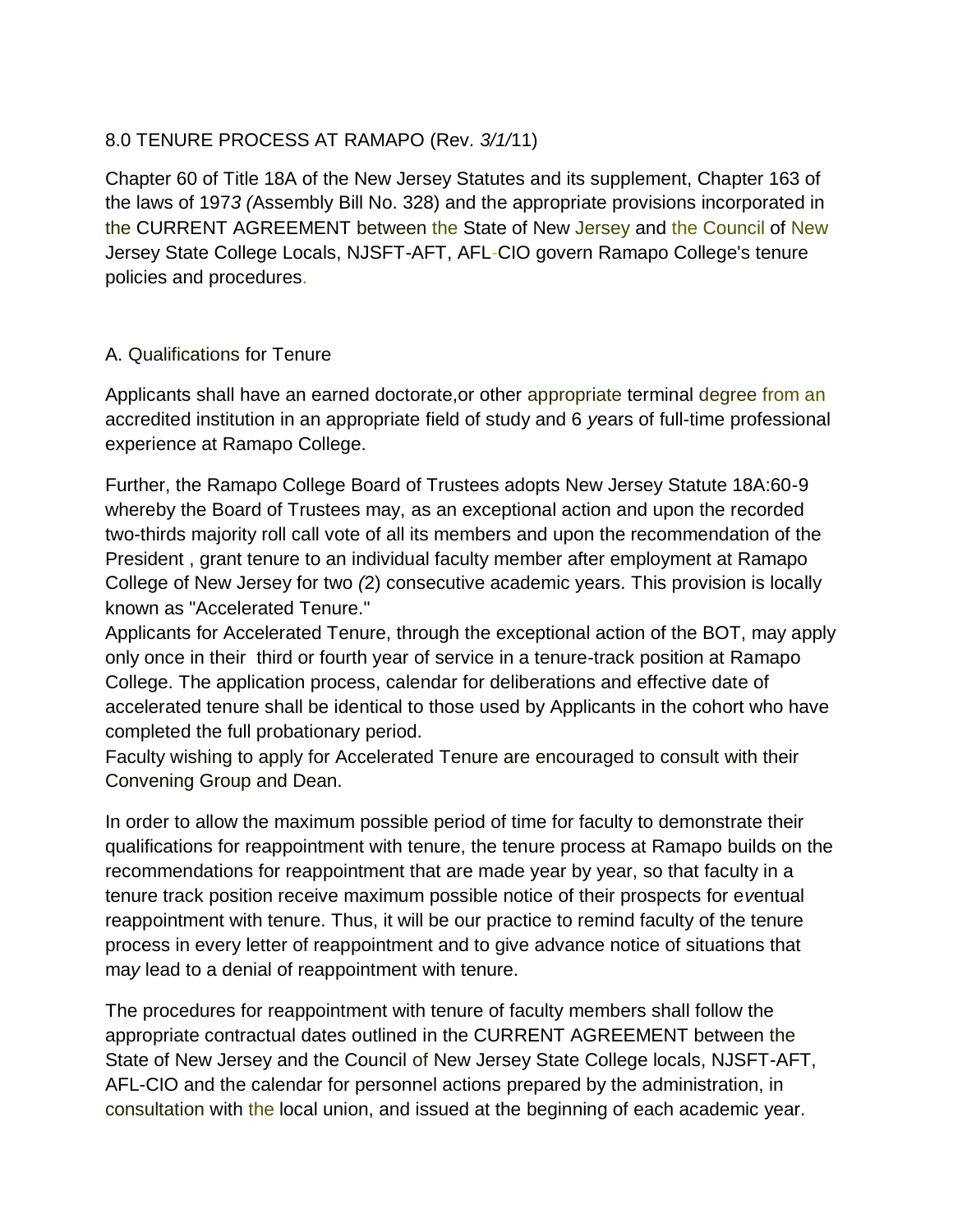It is the tenure applicant's responsibility to ensure completeness of the tenure package. The UPC of each unit shall determine whether a Applicant's application for tenure conforms to published guidelines before forwarding their recommendation to the ACTC through the Office of Employee Relations. All recommendations, whether positive or negative, shall be forwarded to the ACTC.

# **B. PROCEDURES**

At Ramapo College Librarians are considered faculty and the Library has the same standing as other Units. Therefore unless specific language referring to the Library and/or Librarians is used the term Faculty includes Librarians and the term Unit includes the Library. Within the Library the Convening Group, Unit Personnel Committee and Unit Council are one and the same.

# **APPLICANT**

- 1. Faculty members seeking reappointment with Tenure or Accelerated Tenure shall inform the Dean, their Convening Group and the Unit Personnel Committee (UPC) and Employee Relations (ER).
- 2. Applicants for shall provide the UPC with the list of desired External Peer letter writers the semester prior to the application submission deadline. The UPC will contact those on the list asking if they are willing to serve as a letter writer and stating that the letter will be due in May (exact date TBD). Responses to the inquiry should be made within 2 weeks of receipt of the request. At that time CV's will be sent. Updated CV's and additional information may be sent at a later date if necessary and/or requested..
- 3. Applicant requests a Convening Group Letter be sent to the UPC by the submission date set by ER.
- 4. All faculty members applying for reappointment with tenure or Accelerated Tenure shall submit a complete application in accordance with established procedures and provide a list of names for External Peer Recommendations to UPC.
- 5. Applications must include all documentation per the Tenure Checklist (Insert link to checklist) and be formatted in accordance with the digital submission guidelines provided by ER (insert link to digital application guidelines). Applicants may submit additional information which they consider appropriate.

## **CONVENING GROUP**

6. Discusses application based on the Criteria with particular emphasis on the applicant's contributions to the convening group. Full time faculty members of the convening group shall take part in this discussion. Applicants for tenure may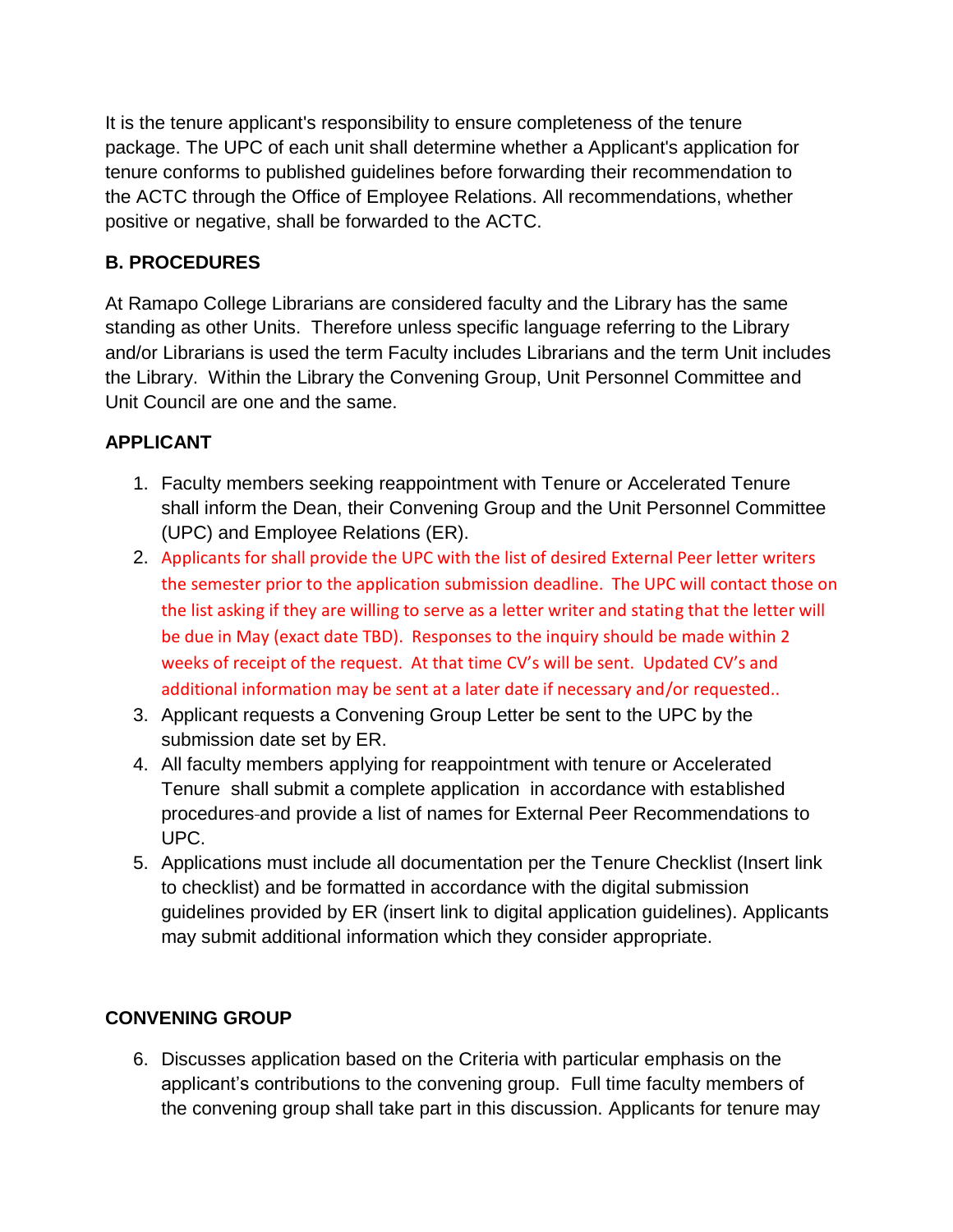not be present for discussion.

- 7. A letter summarizing the discussion must be written by the Convener or another member of the group. The letter is then affirmed by a simple majority of the convening group members and a statement to that affirmation is included in the letter. The letter must be signed by the writer.
- 8. Convening Group sends letter to UPC by the submission date set by ER so that UPC will consider the letter in the evaluation.

## **UNIT PERSONNEL (UPC) COMMITTEE AND UNIT**

- 9. The UPC shall conduct a preliminary review of the application and inform the applicant of any missing information and/or non-compliance with proper presentation and formatting by the established calendar deadline.
- 10.The UPC solicits External Peer Recommendations from the list provided by the applicant using the form letter and including the applicant's CV and Narrative Statement.
- 11.The UPC will establish a deadline for a completed application submission, including missing information and the Convening Group letter, giving the applicant sufficient time to make changes and allowing sufficient time for final review by the UPC.
- 12.After the deadline no additional materials will be considered by the UPC. The UPC will evaluate the application as submitted and will state in their evaluation letter if materials are missing.
- 13.The UPC evaluates each application against the criteria (insert link to 5.1-5.3) and recommends or does not recommend the applicant for Reappointment with Tenure.
- 14.The UPC shall have the right to consult with the faculty member requesting reappointment with tenure.
- 15.Each applicant will be notified in writing of the UPC's recommendation.
- 16.In the event an applicant is not recommended for reappointment with tenure they shall have the right to request and receive a hearing before the appropriate UPC (See Appeals Process Section).
- 17.The UPC forwards its recommendation and supporting documentation to the unit for action at least 4 days prior to the Unit Council at which the applications will be discussed.
- 18.Each applicant for reappointment with tenure may *r*equest and receive a hearing before the unit council prior to the unit council's consideration of the UPC's recommendation. In all cases the applicant shall have at least forty-eight (48) hours prior written notice of the scheduled meeting. The applicant may waive the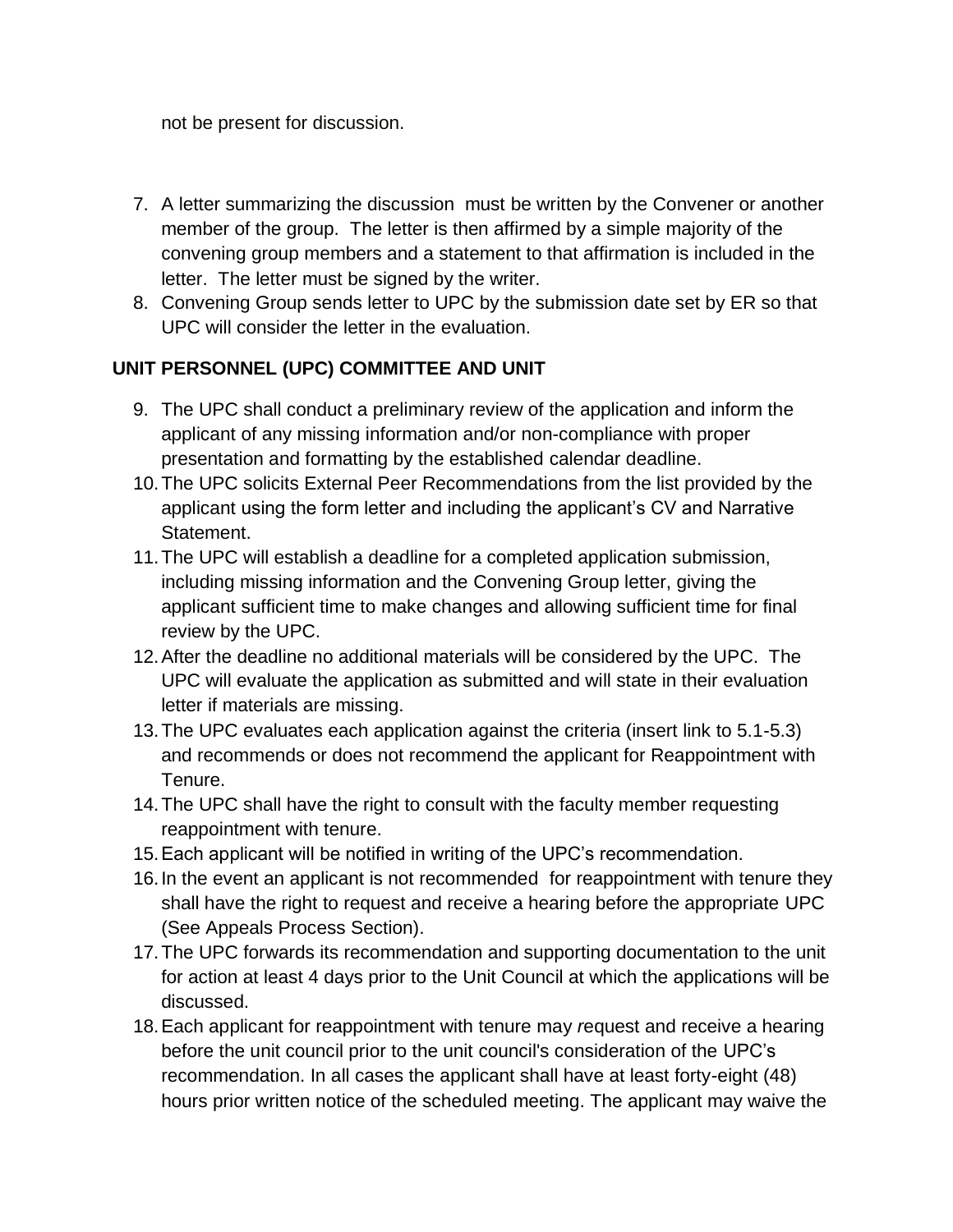forty-eight (48) hour prior written notice procedure by notifying their Dean in writing.

- 19.The Applicant shall inform the UPC before or at the Unit Council meeting of any factual errors in the letter. The Applicant may not make any other suggestions for the letter to the UPC.
- 20.Unit members review the recommendations provided by the UPC in advance of the meeting in which applications are considered.
- 21.The Unit Council discusses each application and its merit along the three criteria: Teaching, Scholarship and Service.
- 22.The UC votes and votes to endorse or not to endorse the UPC recommendation in the letter.
- 23.All discussion of the Unit Council/LPC regarding personnel matters is confidential.
- 24.The Applicant for Tenure shall not participate in the discussion of their application or the voting.
- 25.Faculty with a dual relationship to an applicant shall recuse themselves for the discussion of that applicant and voting.
- 26.The UPC may decide to make edits to the UPC letter regarding relevant information gathered during Unit Council deliberations.
- 27.The Dean and/or designee counts the votes for the UC
- 28.The Dean notifies the Unit Council, the UPC and the applicants of the outcome (endorsed or not endorsed) of the Unit Council vote.
- 29.When the UC vote is to endorse the UPC letter, the UPC shall add an addendum to the letter stating the endorsement. If the UPC letter is not endorsed by the UC an addendum shall state that and indicate the criteria of concern per the UC discussion. In order to protect the confidentiality of the Unit deliberations this addendum will not give details of the discussion.
- 30.

# **DEAN**

- 31.The Dean conducts a thorough review of the application along established criteria from section 5.1-5.3, the UPC letters and the UC vote, and makes their own recommendation available to the applicant.
- 32.In such cases where the Dean does not concur with a recommendation received from the unit or UPC, the Dean shall notify the chairperson of the UPC, and the applicant in writing.
- 33.In the event an applicant is not recommended by the Dean, the applicant(s) may request and receive a conference with the Dean (see Appeals Section).
- 34.Upon notification and following the conference with the applicant, the unit council may at a special or regularly scheduled meeting discuss the Dean's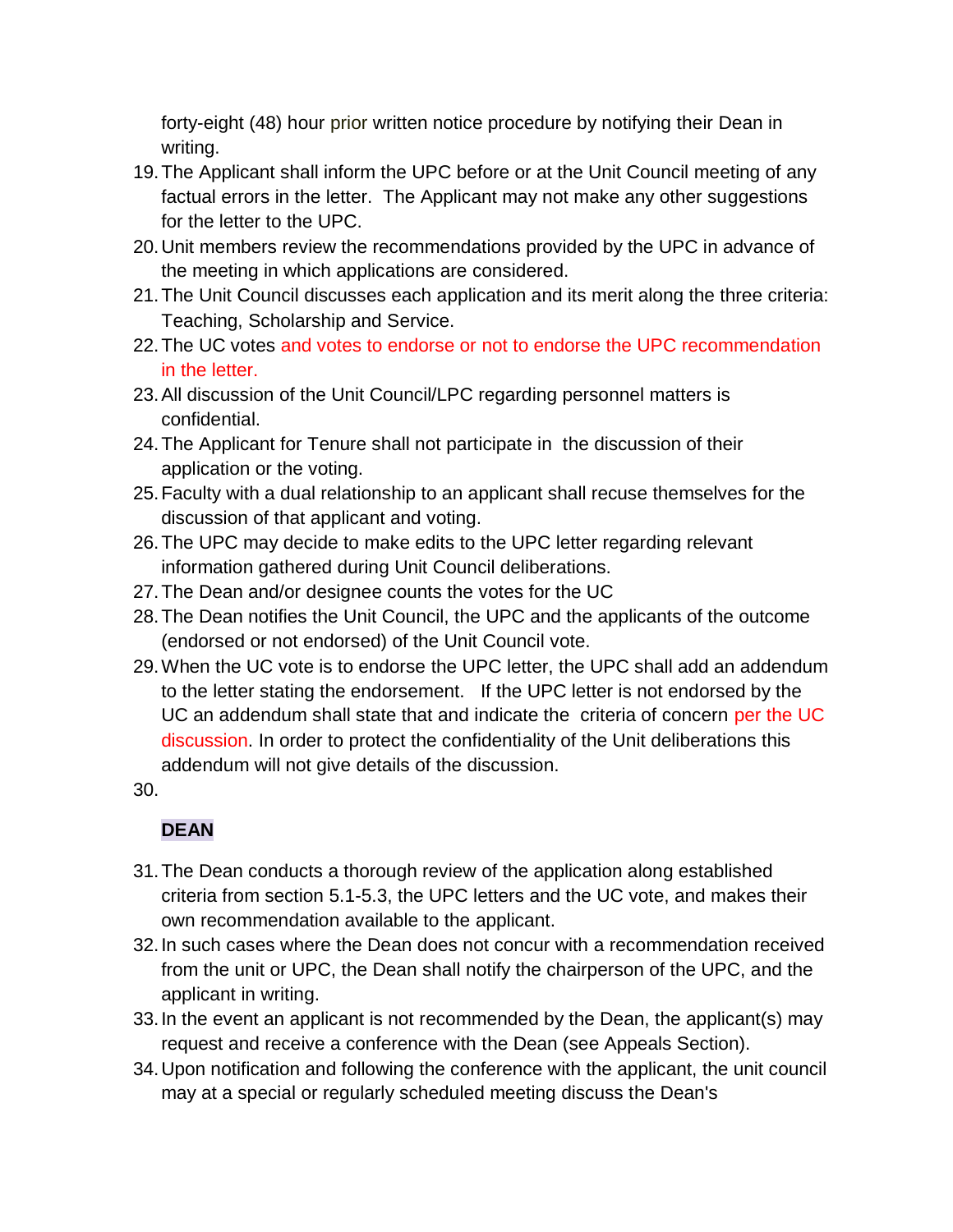recommendation and may prepare a written response for inclusion in the Applicant's application.

35.The Dean makes available their final recommendation to the applicant and the All-College Tenure Committee.

# **ALL-COLLEGE TENURE COMMITTEE (ACTC)**

- 36.The ACTC meets with the President and Provost to receive the committee's charge and to discuss any answer as needed.
- 37.The Committee shall apply uniform standards to all Applicants.
- 38.The ACTC shall treat each application as a new case, subject to thorough review and new judgment at its level. Previous evaluations and recommendations are not considered as part of the applicants record.
- 39.In the event that the Employee Relations Representative, Affirmative Action Representative or the AFT Representative perceives a possible violation of policy, procedure or of the Master Contract at any time during the work of the , they shall ask the Chair of the Tenure Committee to suspend proceedings and address concerns as described in sections (\*\*\*under membership of ACTC- ER, AFT and Af Act)
- 40.Prior to the Committee's deliberations, applicants for tenure are provided the opportunity to appear before the ACTC to present new information not available at the time of submission of the application, to clarify information not readily apparent from their written statement, or to address the recommendation decisions of the UPC, UC and/or Dean.
- 41.Applicant presentations shall be limited to ten minutes. Committee members may ask questions of each Applicant.
- 42.The ACTC shall have the right to consult with the appropriate unit personnel committee, the Dean, or any applicant.
- 43.Each voting member of the ACTC shall conduct a thorough review of application materials and letters from UPC and Dean prior to deliberations.
- 44.The ACTC determines the order for applications to be evaluated and voted upon. Time limit for discussion of the Applicants shall be at the discretion of the Committee.
- 45.After each Applicant application has been reviewed by the committee members, the Committee shall decide if it needs additional information. If additional information is requested, the Committee shall table its vote on the Applicant. (The Committee shall proceed to evaluate other applicants.)
- 46.The unit representative shall be instructed to seek that information which may include:
	- a. Further documentation regarding each of the three criteria.
	- b. Any consultation with the appropriate unit personnel committee and/or the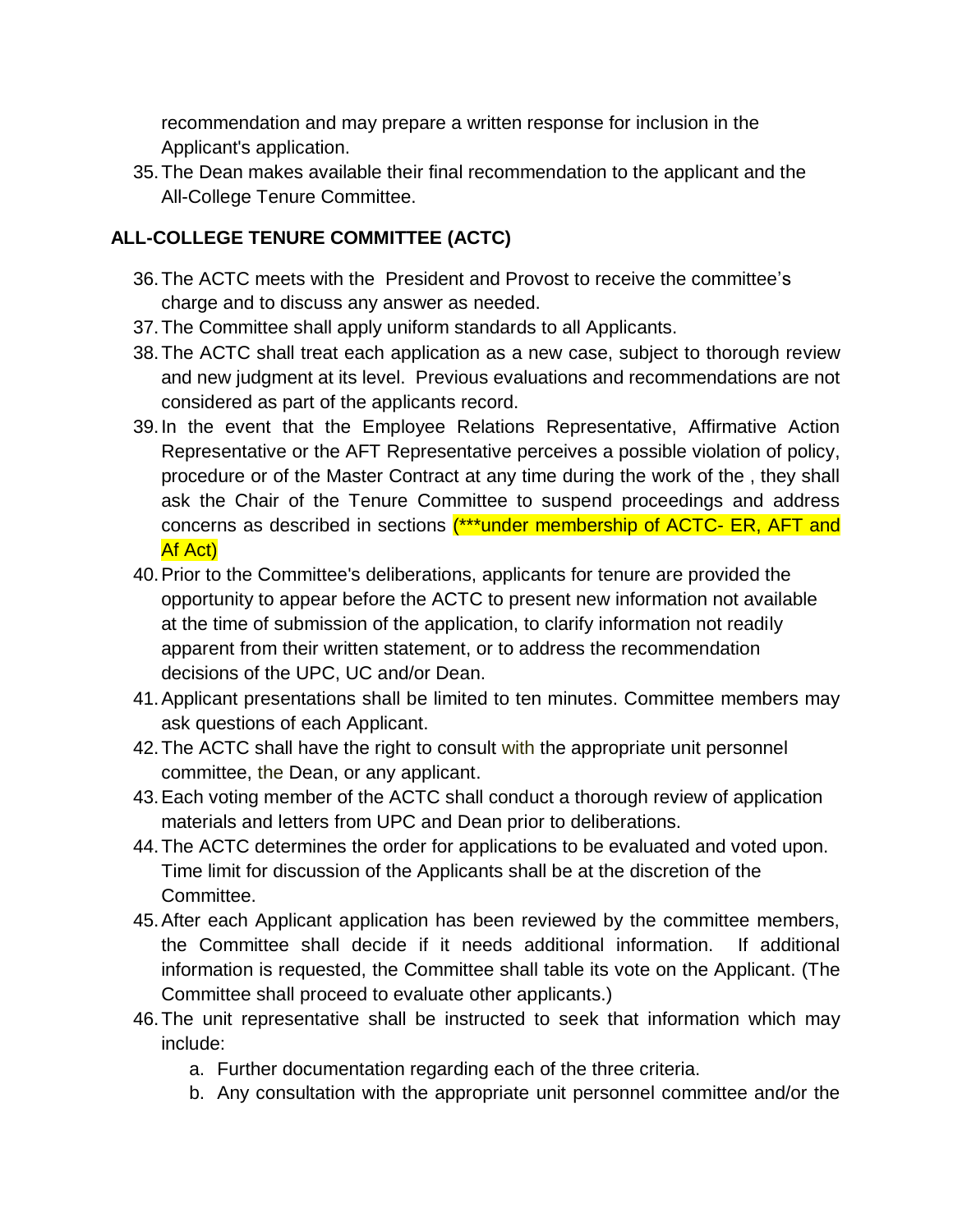unit Dean, shall be based on the record of existing information concerning the evaluation of the Applicant.

- c. Should new information arise from these discussions, the Committee chair shall immediately inform the Applicant in writing.
- 47.The unit representative shall notify the Applicant that additional material is being requested and that the applicant will need to provide this further documentation (time frame set at the discretion of the Committee).
- 48.When the Committee requests material from sources other than the applicant the Committee shall notify the applicant that such additional material is being requested, and provide a copy of such information when received to the Applicant.
- 49.The Applicant shall be provided the opportunity to respond to any additional written information relating to their evaluation.
- 50.Prior to a vote to recommend or not recommend, a specific Affirmative Action discussion shall take place with respect to each Applicant who is a member of a protected class.
- 51.Committee member's votes shall be privileged and are not to be shared outside the Committee.
- 52.A preliminary ballot is distributed to each committee member. The ballot will list the names of all applicants for tenure (and accelerated tenure) with the following two options. 1) YES, this Applicant meets all criteria for reappointment with tenure (or accelerated tenure) or 2) MORE DISCUSSION OF APPLICANT IS NEEDED. Preliminary voting will proceed by secret ballot.
- 53.The preliminary ballots are viewed by Affirmative Action, Employee Relations and AFT representatives. The results are reported to the committee.
- 54.Any Applicant who has received an unanimous "YES" vote in the preliminary ballot is formally affirmed by the committee as meeting all criteria and will be recommended for reappointment with tenure (or accelerated tenure).
- 55.When a Applicant who has one or more "More Discussion" votes on the preliminary ballot, the committee will discuss the application. At the conclusion of the discussion, a final secret ballot, Yes/No vote will be taken.
- 56.The ballot(s) are vie*w*ed and counted by the Affirmative Action, Employee Relations and AFT representatives and reported to the committee.
- 57.The committee affirms the majority vote as a "YES" or "NO" for a recommendation for reappointment with tenure (or accelerated tenure.) In cases where the preliminary recommendation of the Committee is not in concurrence with the recommendation received from the Unit Personnel Committee, the Committee shall inform the Applicant, the appropriate Dean and the unit personnel committee prior to passing on its final recommendation to the Provost.
- 58.In such cases where the preliminary recommendation of the ACTC is not in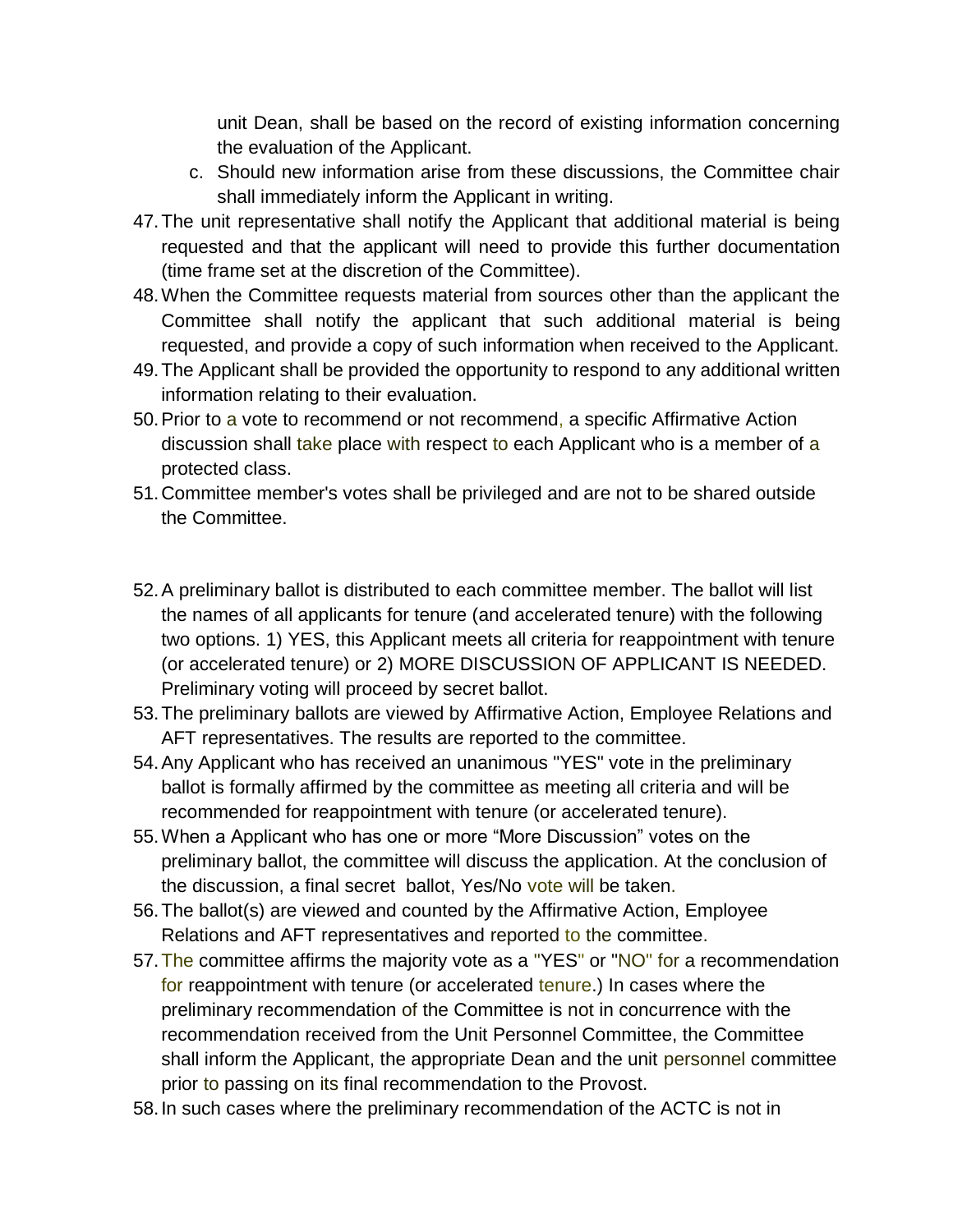concurrence with a recommendation received from the UPC, the committee shall consult with the appropriate Dean and UPC prior to forwarding its final recommendation to the Provost.

- 59.The ACTC informs each applicant of its recommendation in writing.
- 60.In the event that the All College Committee does not recommend an applicant, the applicant shall have the right to a hearing with the ACTC decision to "not recommend." (see Appeals Section below)
- 61.All documentation for each applicant for tenure shall be held in the Office of Employee Relations until after all appeals have been heard.
- 62.After all appeals have been heard, the Committee's recommendations and all documents for each applicant for tenure are forwarded to the Provost for review and recommendation to the President.

#### **PROVOST**

- 63.The Provost reviews all documentation.
- 64.In such cases where the Provost does not concur with the recommendation of the ACTC, the Provost and ACTC shall meet to discuss the reasons for their respective recommendations.
- 65.The Provost shall notify in writing the chairperson of the ACTC and the applicant of their final recommendation.
- 66.The applicant may request and receive a conference with the Provost (See Appeals Section).
- 67.After the conference and only if their recommendation is negative, the Provost shall provide the applicant and chairperson of the ACTC with an explanation of their negative recommendation in writing.
- 68.The Provost shall forward their recommendation, including all the supporting documentation forwarded by the ACTC to the President for review.

## **Procedural Review Meeting with President and Provost**

69.After the Provost submits recommendations to the President, the Committee will meet with the President and the Provost to review the recommendations and the procedures.

## **PRESIDENT**

- 70.The President reviews all documentation.
- 71.In such cases where the President does not concur with the recommendation of the ACTC and/or the Provost, the President, Provost and ACTC shall meet to discuss the reasons behind their respective recommendations.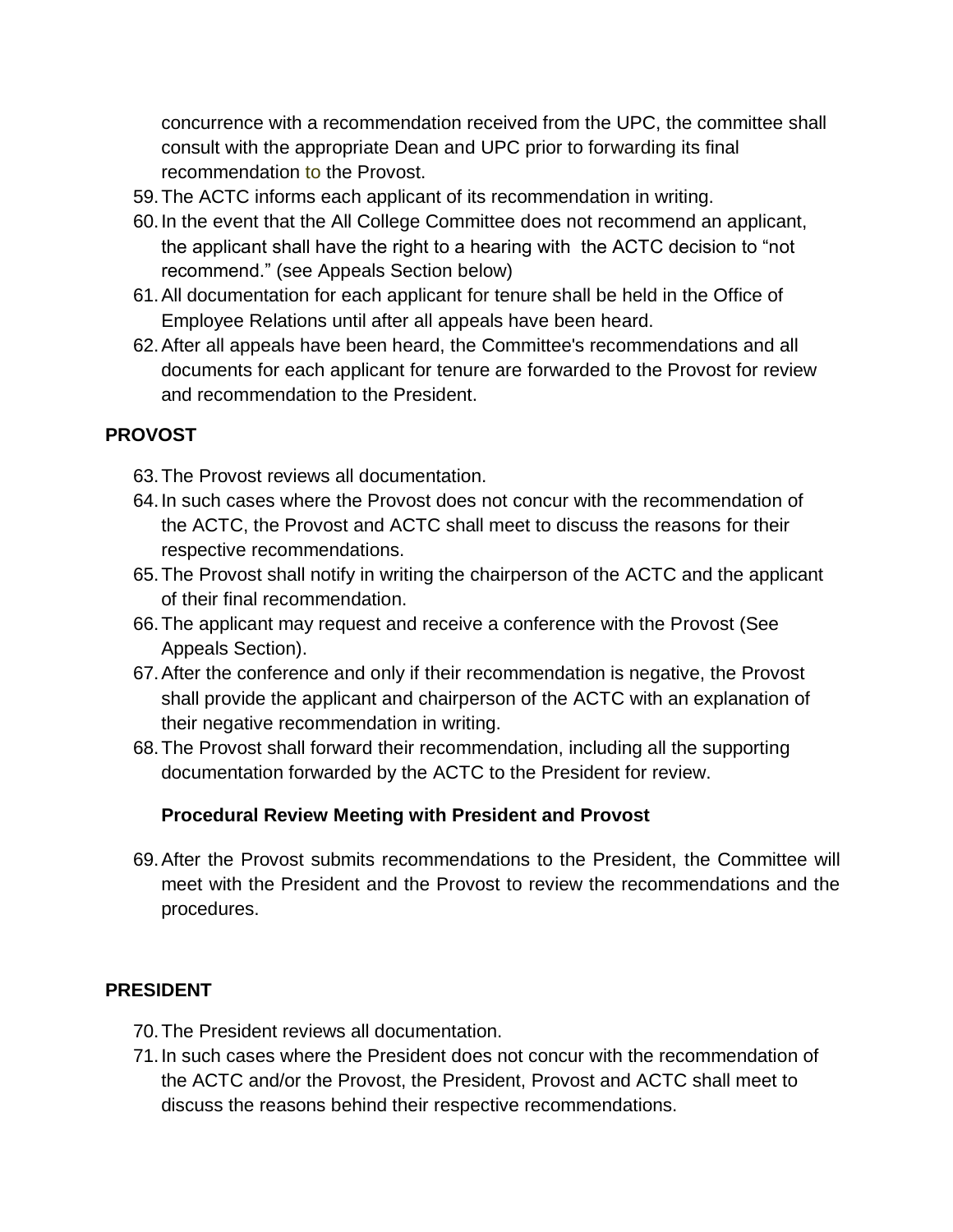- 72.The President shall notify in writing the chairperson of the ACTC, the Provost and the applicant of their final recommendation.
- 73.The applicant may request and receive a conference with the President (see Appeals Section)
- 74.After the conference and only if their recommendation is negative, the President shall provide the applicant and chairperson of the ACTC with an explanation of their negative recommendation in writing.
- 75.The President shall forward their own recommendation to the Board of Trustees

# **BOARD OF TRUSTEES (BOT)**

- 76.If appeals to the President by Applicants endorsed by the ACTC are not successful, one representative of the ACTC and one from the bargaining unit (AFT) shall be allowed to speak briefly at the BOTCommittee meeting.
- 77.Speakers must confine themselves to discussion of the tenure policy. The purpose of the presentations by the ACTC and the bargaining unit (AFT) will be to acquaint the Board Committee with the perception of programmatic issues as affected by the President's decision. The affected applicants may attend the meeting but are provided with no opportunity to address the Board Committee.
- 78.The Committee of the BOT may meet with the ACTC or with other relevant constituents prior to moving its recommendation to the BOTIn such cases where the preliminary decision of the Committee of the BOTis to reject a positive recommendation received from the President, the Committee shall notify the President, the Provost, Chairperson of the ACTC and the applicant(s) in writing.
- 79. The applicant(s) may request and receive a hearing before a joint meeting of the ACTC and the Committee of the BOTto speak in support of his/her request for reappointment with tenure.(see Appeals Section)
- 80.Reappointment with tenure will be granted by theBOT, which has a legal right to accept or reject any nominations.
- 81.Each applicant for reappointment with tenure shall be notified in writing by the President of the final decision by theBOT.

## **C. APPEALS PROCESS**

#### **For all possible appeals allowed in accordance with the procedure**:

A) The Applicant may request a conference with the appropriate party (UPC, Dean, ACTC, Provost, President) at which they may appear individually or, at the applicant's request, with the chairperson of the unit personnel committee and*/*or the appropriate faculty, such as a convener or program coordinator.or AFT representative.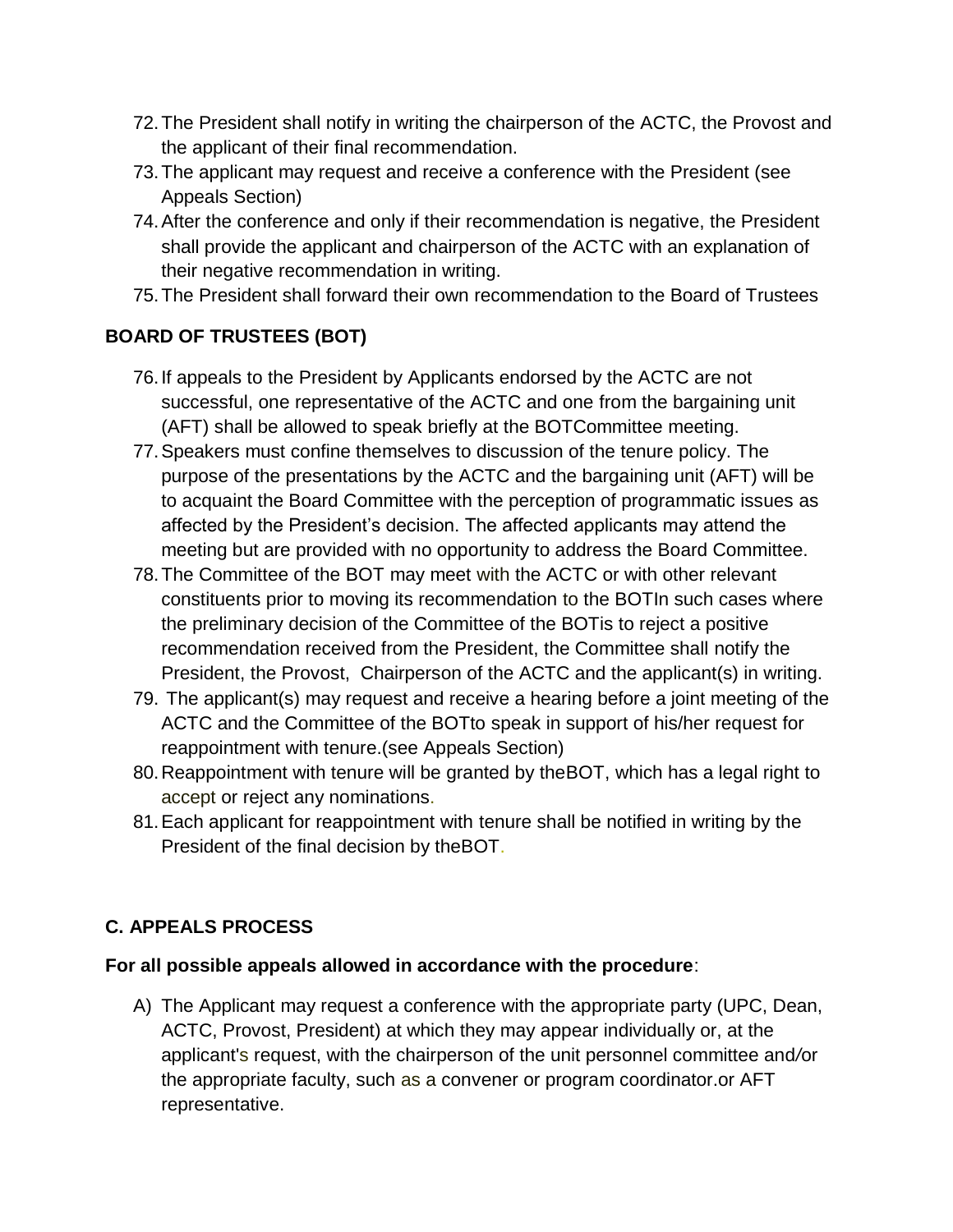B) The applicant shall have at least forty-eight (48) hours' prior written notice of the scheduled hearing. The applicant may *w*aive the forty-eight (48) hour prior written notice procedure by notifying the chairperson of the appropriate entity (UPC, Dean, ACTC, Provost, President) .

#### **Appeal of UPC Decision:**

- 1. Each applicant for reappointment with tenure shall have the right to request and receive a hearing before the appropriate UPC
- 2. Upon the request of the applicant for a hearing, the appeal shall be heard at a meeting of the appropriate unit personnel committee.
	- a. The hearing shall be held prior to a recommendation being submitted by the appropriate unit personnel committee to the unit council.
	- b. A written summary report of the presentations made at a hearing, signed by the chairperson of the appropriate unit personnel committee, shall be incorporated in the final recommendation of the appropriate unit personnel committee.
	- c. A copy of that report shall be sent to the applicant.
- 3. Each applicant for reappointment with tenure may *r*equest and receive a hearing before the UC prior to the unit council's consideration of the unit personnel committee's recommendation. In all cases the applicant shall have at least fortyeight (48) hours prior written notice of the scheduled hearing. The applicant may waive the forty-eight (48) hour prior written notice procedure by notifying his/her Dean in writing.

## **Appeal of Dean's Decision:**

1. In such cases where the Dean does not concur with a recommendation received from the unit and/or UPC, the applicant(s) may request and receive a conference with the Dean

#### **Appeal of All-College Tenure Committee Decision**

- 1. In such cases where the ACTC does not make a positive recommendation, the applicant shall have the right to appeal the ACTC decision to "not recommend."
- 2. Any applicant "not recommended" for tenure will be notified in writing by the Committee.
	- a. Within 48 hours of notification of the ACTC's decision the Applicant may choose to request an appeal and shall notify the Committee through ER in writing.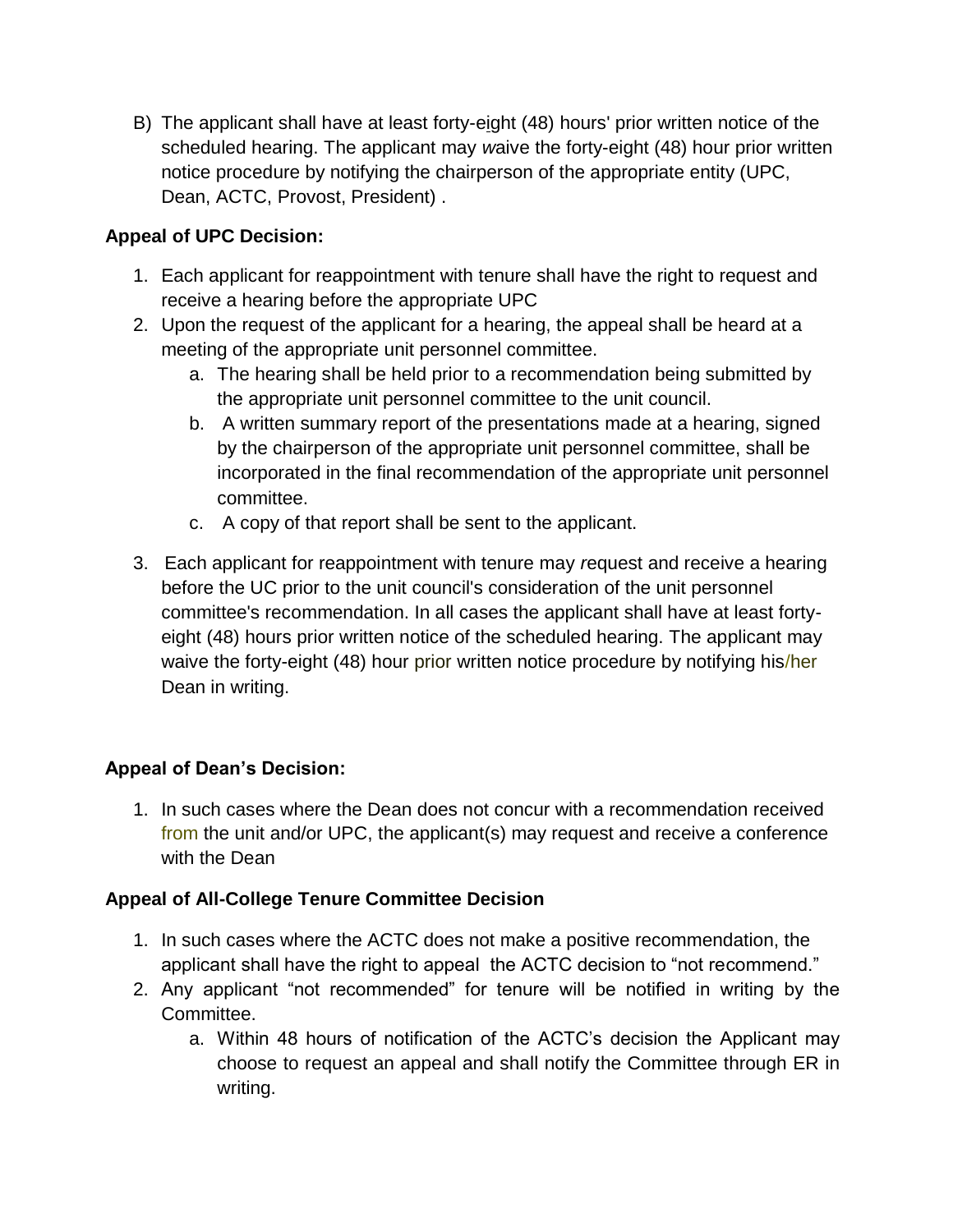- b. The appeal shall be heard at a meeting of the ACTC and in all cases the applicant shall have at least forty-eight (48) hours prior written notice of the scheduled hearing. The applicant may waive the forty-eight (48) hour prior written notice procedure by notifying the Committee through ER in writing.
- c. The applicant shall have fifteen minutes to present an oral argument. New material may not be presented at this time.
- d. The Committee shall discuss the applicant's appeal in closed session.
- e. A new vote on the applicant shall then take place. Voting shall be by secret ballot following the established voting procedures. There shall be no further appeals at this level.
- 3. A written summary report of the presentation made at this hearing, signed by the ACTC chairperson, shall be incorporated in the final recommendation of the ACTC. A copy of that report shall be sent to the applicant.

# **Appeal of the Provost's Decision**

- 1. In the event of a negative recommendation by the provost, the applicant may request and receive a conference with the Provost.
- 2. After the conference and only if their recommendation is negative, the Provost shall provide the applicant and chairperson of the ACTC with a brief explanation of their negative recommendation in writing.

## **Appeal of the President's Decision**

1. The applicant may request and receive a conference with the President, which shall be held prior to the President's recommendation being submitted to the appropriate Committee of the Board of Trustees.

# **Appeal to the Board of Trustees**

1. In such cases where the preliminary decision of the Committee of the Board of Trustees is to reject a positive recommendation received from the President, the applicant(s) may request and receive a hearing before a joint meeting of the ACTC and the Committee of the BOTto speak in support of his/her request for reappointment with tenure.

# **D. PERSONNEL COMMITTEE MEMBERSHIP AND ROLES**

# **UNIT PERSONNEL COMMITTEE (UPC)**

1. Membership shall consist of 3-5 Unit members, as determined by the Unit prior to soliciting nominations. 2. All members shall be tenured faculty except in the case of the Library.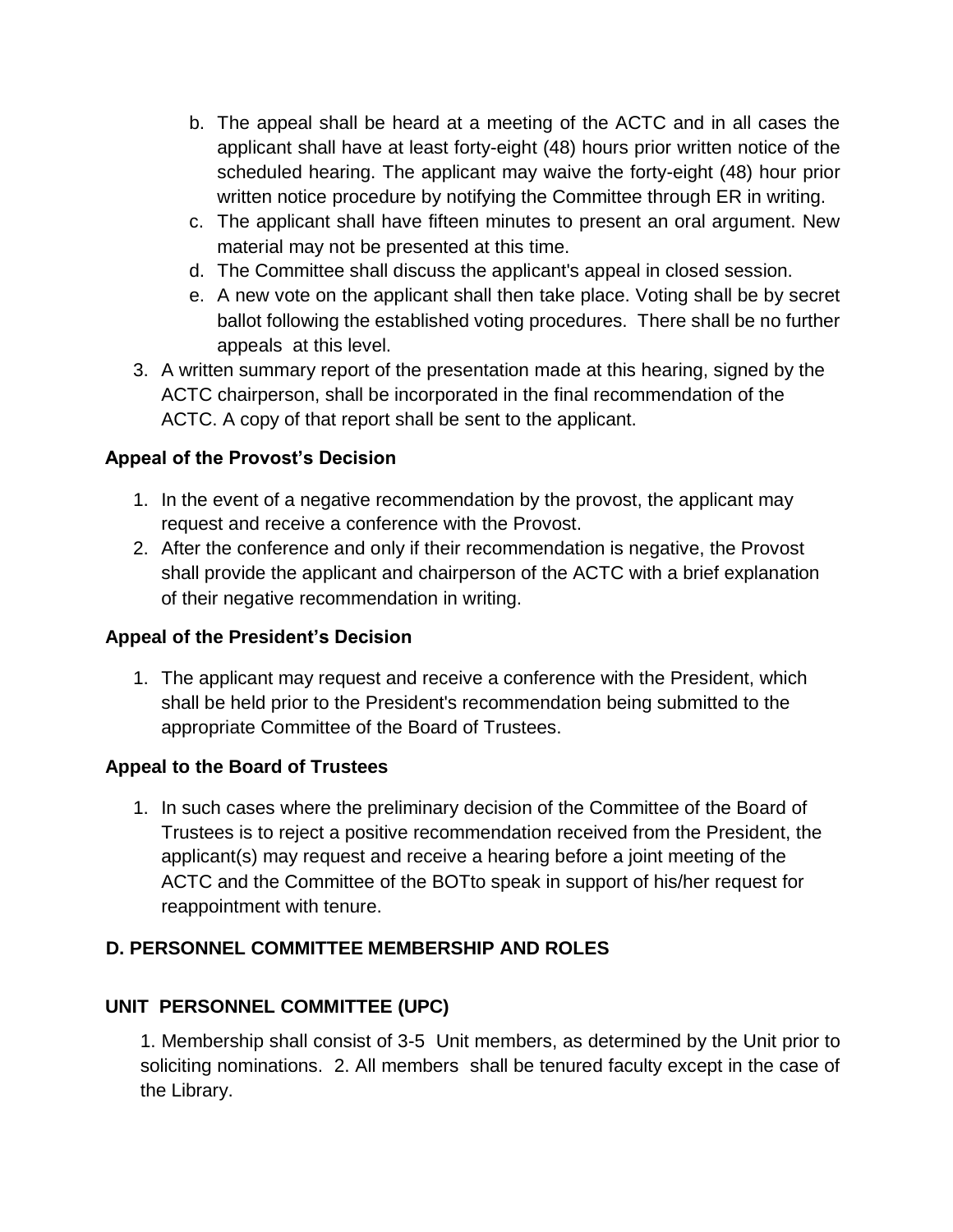3. If the number of nominees for the Committee exceeds the number determined (refer to step 1) an election will be held.

1. The UPC shall follow all procedures as stated below. Questions shall be directed to the Employee Relations and or Unit AFT representative.

4. The Unit rep to the ACTC may or may not be a member of the UPC. The Library rep to the ACTC will be a member of the LPC.

## **ALL-COLLEGE TENURE COMMITTEE Overall structure**

Membership shall consist of one tenured faculty member from each academic school, one tenured librarian, one non-voting union representative, one non-voting representative of the Office of Employee Relations, and one non-voting affirmative action representative appointed by the President (6 voting, 3 non-voting members). Committee membership shall comport with all College Policies including #429, Nepotism, and #458, The Code of Professional Responsibility.

#### **Voting members**

Voting Committee members shall serve no more than two consecutive years without the possibility of repeating until they have been off the Committee for two years. Service on the Committee for even a short period (e.g. when someone is selected to complete the term of another member) constitutes a year term.

#### **Non-Voting Members**

## **a. Employee Relations Representative**

- **i.** The non-voting ER representative shall be appointed by the President. This member shall arrange for the organizational meeting of the All College Committee and provide all members of the Committee with a copy of the tenure procedures including Faculty Handbook
- **ii.** ER develops a calendar for the tenure process in consultation with the AFT and makes this calendar available to faculty and librarians
- **iii.** ER sets up and manages the digital storage system that will house each application.
- **iv.** ER provides access to digital binders to Applicant, Convening Group, UPC, Unit, Dean, Provost and President on a predetermined schedule.
- **v.** ER representative attends all ACTC meetings and provides administrative support to the Committee.
- **vi.** The ER representative's role shall be limited to the review of Committee and College policies and procedures to monitor adherence to the Faculty Handbook. The ER representative shall not take part in Committee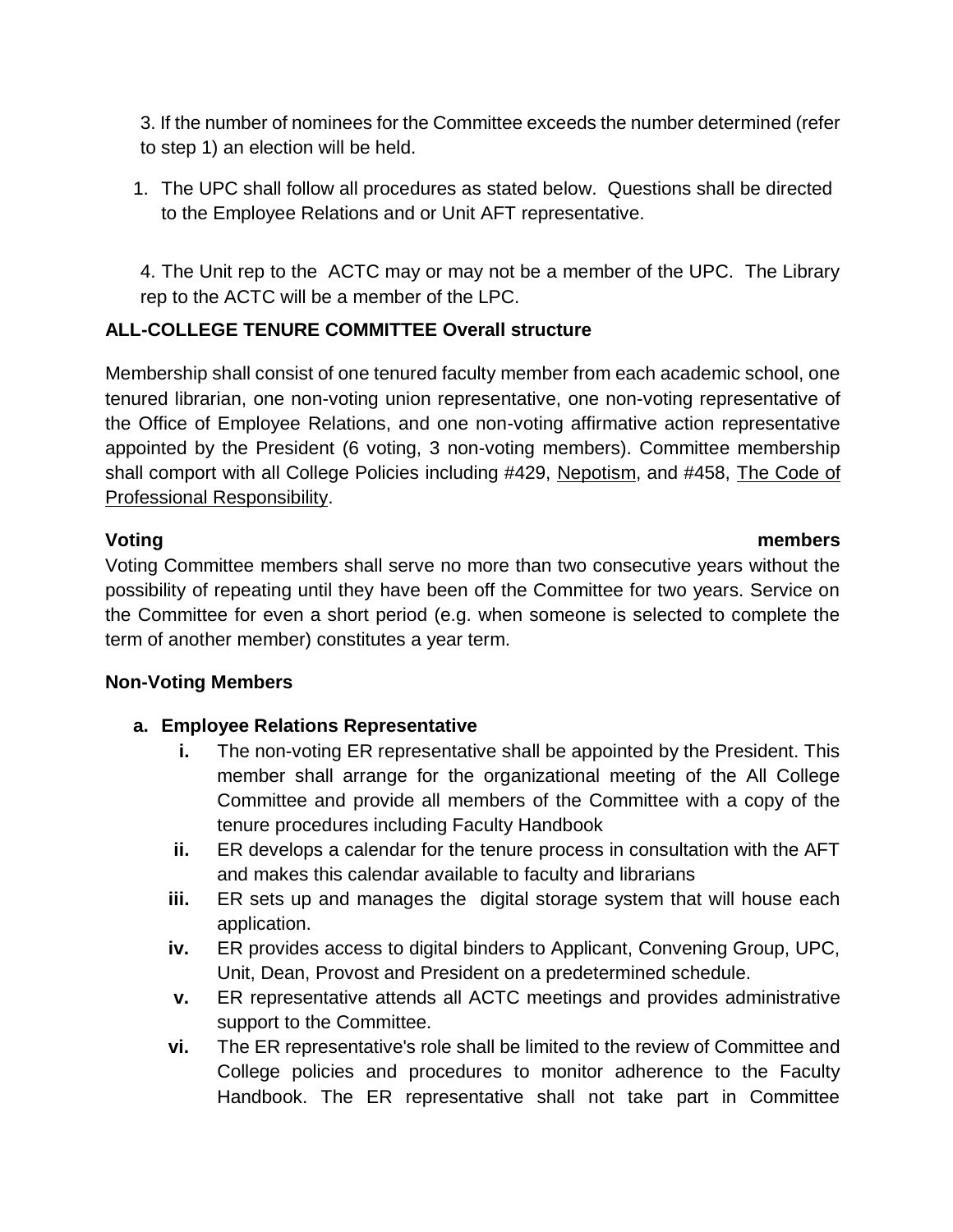deliberative discussions. The ER representative may only advise the Committee on procedural matters.

- **vii.** If the ER representative perceives a possible violation of the contract, they should ask the Chair of the Committee to temporarily suspend the proceedings. They should then make clear to the Committee their objections.
- **viii.** The ER representative shall also assist the Committee Chair, Vice-Chair, and Secretary with scheduling and Committee correspondence. All communications sent from the ER representative's office regarding Committee business, including notices of meetings and scheduling, shall be sent in the name of the Committee Chair and shall be reviewed and approved by the Chair or Vice-Chair prior to forwarding. The Committee Chair shall place all records of Committee deliberations and votes for storage in the care of the ER representative. These files are confidential and are for Committee use only.
- **ix.** ER representative informs each applicant for tenure of their right to appear before the All College Committee ER representative shall report to the Committee Chair whether all Committee members affirmed in writing that they have examined all tenure packages
- **x.** ER provides access to digital binders to the campus community after the Tenure process is complete.

## **b. Union (AFT) Representative**

- **i.** The non-voting AFT Union representative shall be appointed by the AFT.
- **ii.** Their role will be to monitor proceedings to ensure a fair process and adherence to the contract.
- **iii.** If the AFT representative perceives a possible violation of the contract, they should ask the Chair of the Committee to temporarily suspend the proceedings. They should then make clear to the Committee their objections.
- **iv.** If mutual agreement cannot be reached because the Committee and the AFT representative disagree as to the perceived infraction, the AFT representative must file a grievance on behalf of the local within three days of the alleged violation.

#### **c. Affirmative Action Representative**

- **i.** The non-voting Affirmative Action representative shall be appointed by The Office of Equity, Diversity, Inclusion and Compliance
- **ii.** The Affirmative Action representative role shall be limited to ensuring compliance with all EEOC and Affirmative Action laws, College policies and procedures with respect to Affirmative Action concerns.
- **iii.** If the Affirmative Action representative perceives a possible violation in this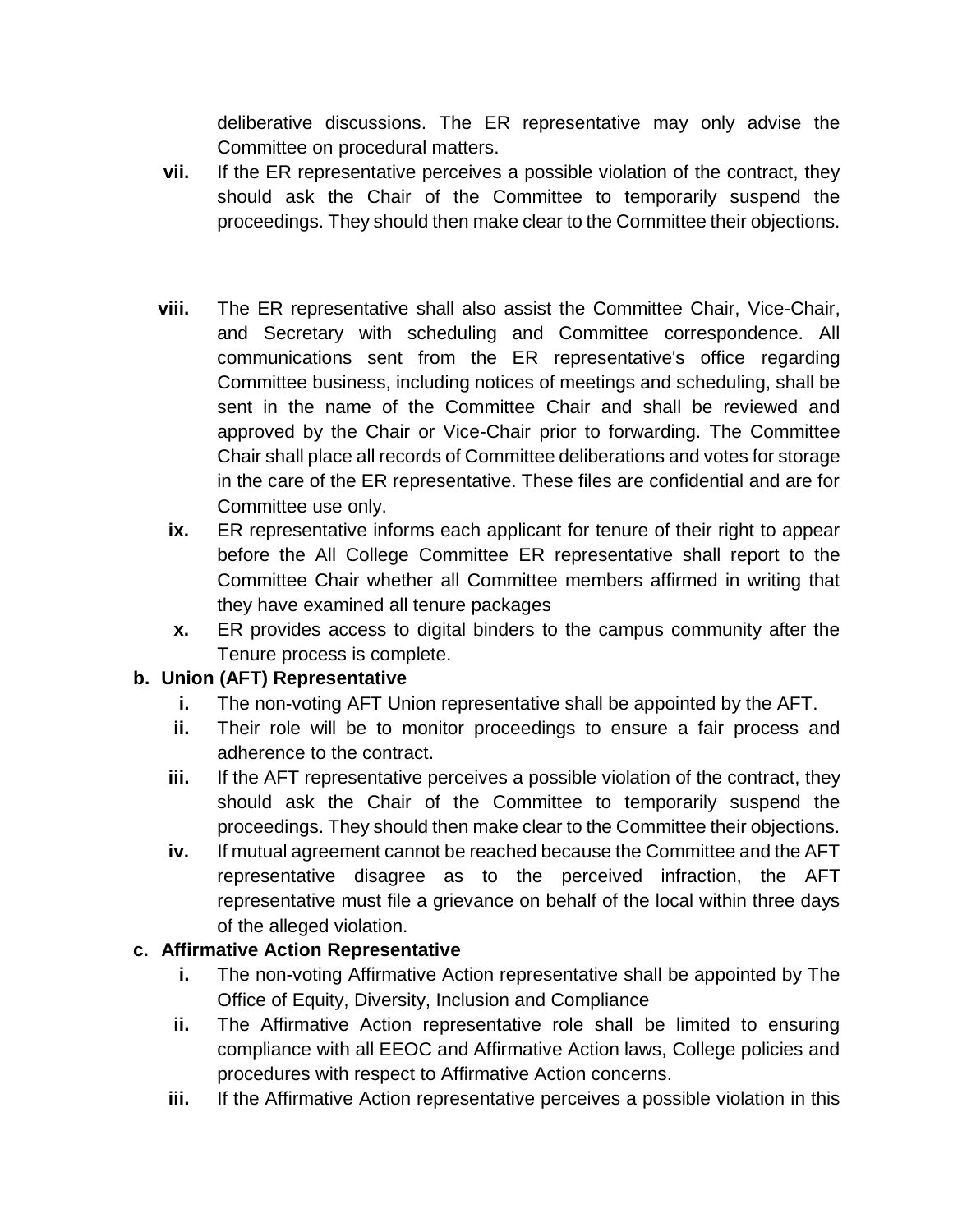area, they should ask the Chair of the Committee to temporarily suspend the proceedings.

- **iv.** The Affirmative Action Rep, the AFT rep, the ER rep and the Chair shall have a meeting to discuss the nature of the objection to determine if further action needs to be taken.
- **v.** If an objection is agreed on they should then explain to the full Committee the nature of the objection.
- **vi.** If the Affirmative Action representative and the Committee disagree as to the perceived infraction, the Affirmative Action representative must file their objections with the President or their designee within three days of the Committee meeting.
- **vii.** The Committee will await the President's decision and proceed accordingly.

**2. ORGANIZATIONAL MEETING:** Employee Relations schedules an initial organizational meeting of the ACTC. Employee Relations invites the President and the Provost who will charge the Committee and discuss their own role in the process.The Committee shall then review Tenure procedures and guidelines, elect a Chair, a Vice-Chair and a Recording Secretary and determine the Committee's schedule.

## **3. Election of Chair, Vice-Chair and Recording Secretary**

- **a.** At the Organizational Meeting the Committee, by majority vote, shall elect or reappoint a Chair and Vice-Chair from the voting members. The Chair shall have at least one year of prior service on the Tenure Committee.
- **b.** At the organizational meeting the Committee, by majority vote, shall elect a Recording Secretary from the voting members. The secretary shall take and keep minutes that include attendance and actions items only.

## **4. Determination of Committee's Schedule**

- **a.** The Committee shall be informed by the ER representative of the due date of its final report.
- **b.** Based on this due date the Committee will set meeting dates to hear presentations by the applicants, if requested, to evaluate the tenure applications and to vote. Dates shall also be set to consider appeals and to make a final recommendation to the Provost and President.

# **B. ATTENDANCE AT MEETINGS**

- 1. Meetings of the ACTC take precedence over all other College service responsibilities.
- 2. Committee members must attend all meetings in which presentations, voting